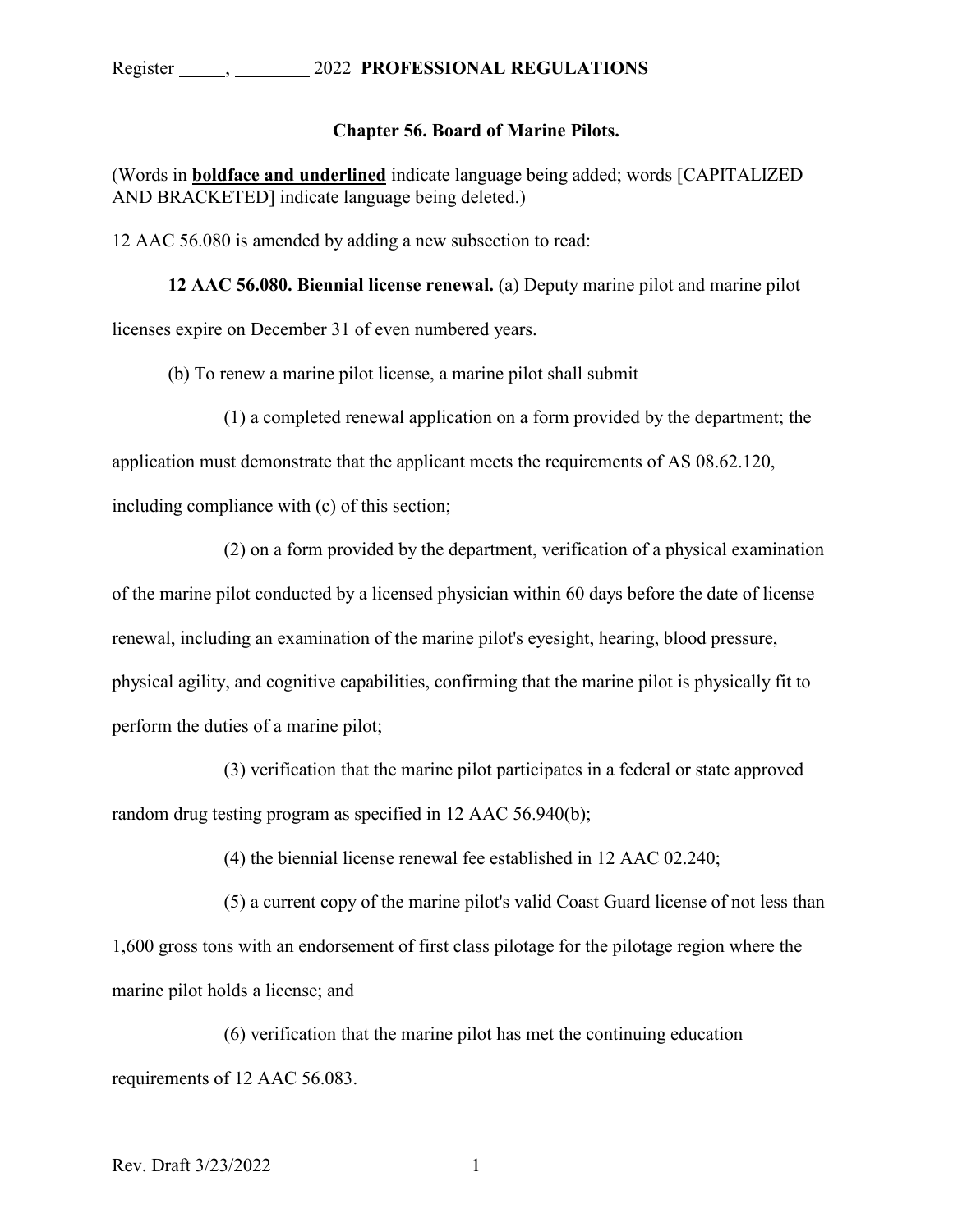(c) To meet the requirements of AS 08.62.120(a)(4), an applicant for license renewal shall

(1) document the piloting experience required in AS  $08.62.120(a)(4)(A)$ ; or

(2) document having completed within one year immediately preceding the date of application for renewal the familiarization trips required in 12 AAC 56.082 in the region for which renewal is sought.

(d) For the purpose of fulfilling the requirements of (c) of this section, no more than one day's credit for piloting will be given in any one calendar day, and each day's credit must involve a vessel movement.

(e) To renew a deputy marine pilot license, a deputy marine pilot must meet the requirements of (b) and (c) of this section, except that the deputy marine pilot must meet the requirements of (c) of this section for each complete calendar year that the deputy marine pilot held a deputy marine pilot license.

(f) Repealed 1/29/2009.

(g) Repealed 6/11/2010.

(h) A marine pilot who transfers to a different region during the concluding licensing period must meet the requirements of (c) of this section for each complete calendar year that the license has been held in the region during the concluding licensing period.

**(i) During a public health emergency, natural disaster, or other regional or statewide crisis prohibiting licensees in one or more regions from completing the requirements of 12 AAC 56.082(c), the board may adopt alternative standards for compliance with this section.** (Eff. 6/11/71, Register 38; am 6/19/74, Register 50; am 6/12/78, Register 66; am 7/24/83, Register 87; am 8/29/87, Register 103; am 5/14/93, Register 126; am